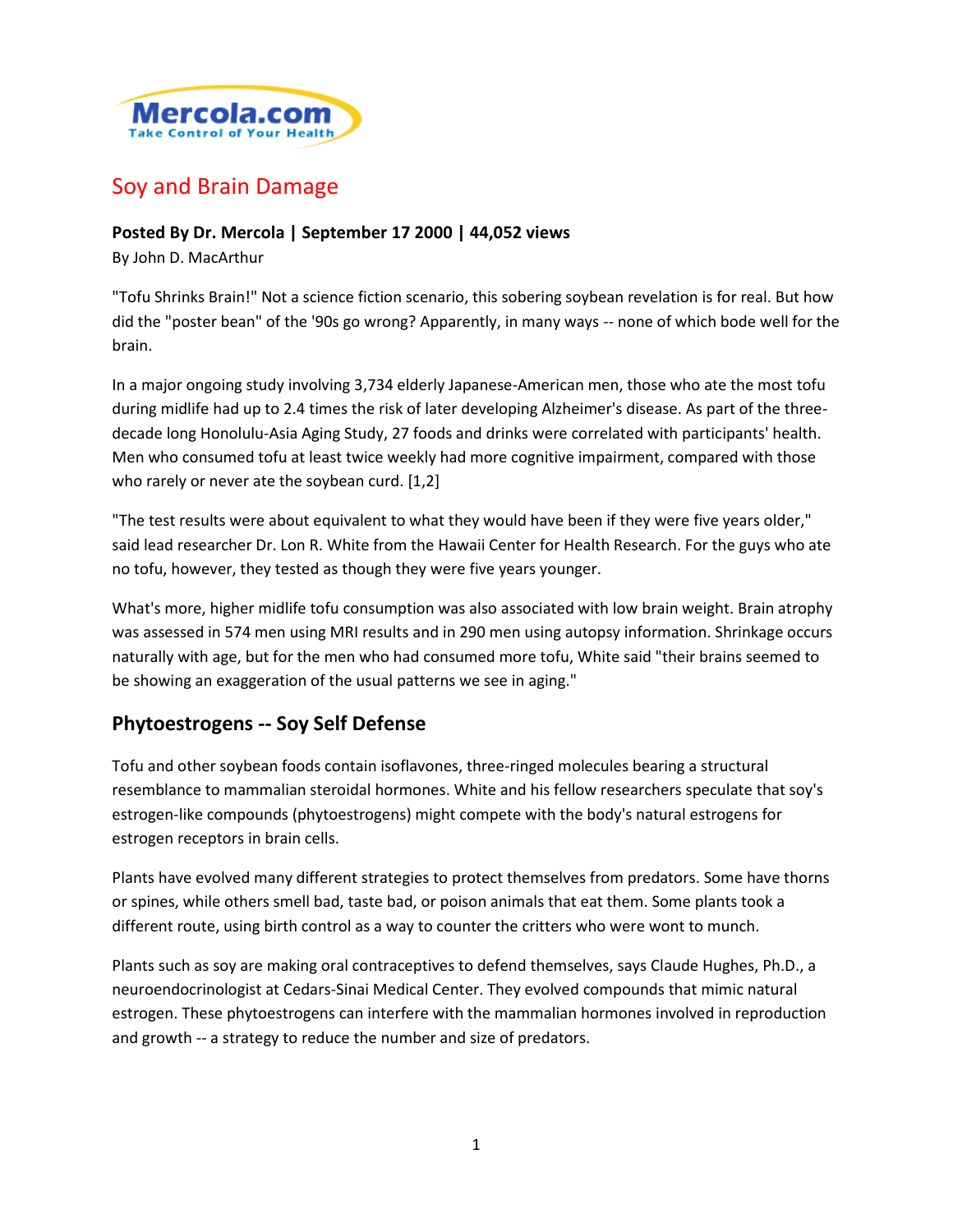# **Toxicologists Concerned About Soy's Health Risks**

The soy industry says that White's study only shows an association between tofu consumption and brain aging, but does not prove cause and effect. On the other hand, soy experts at the National Center for Toxicological Research, Daniel Sheehan, Ph.D., and Daniel Doerge, Ph.D., consider this tofu study very important. "It is one of the more robust, well-designed prospective epidemiological studies generally available. . . We rarely have such power in human studies, as well as a potential mechanism."

In a 1999 letter to the FDA (and on the ABC News program 20/20), the two toxicologists expressed their opposition to the agency's health claims for soy, saying the Honolulu study "provides evidence that soy (tofu) phytoestrogens cause vascular dementia. Given that estrogens are important for maintenance of brain function in women; that the male brain contains aromatase, the enzyme that converts testosterone to estradiol; and that isoflavones inhibit this enzymatic activity, there is a mechanistic basis for the human findings." [3]

Although estrogen's role in the central nervous system is not well understood, White notes that "a growing body of information suggests that estrogens may be needed for optimal repair and replacement of neural structures eroded with aging."

One link to the puzzle may involve calcium-binding proteins, which are associated with protection against neurodegenerative diseases. In recent animal studies at Brigham Young University's Neuroscience Center, researchers found that consumption of phytoestrogens via a soy diet for a relatively short interval can significantly elevate phytoestrogens levels in the brain and decrease brain calcium-binding proteins. [4]

### **Concerns About Giving Soy to Infants**

The most serious problem with soy may be its use in infant formulas. "The amount of phytoestrogens that are in a day's worth of soy infant formula equals 5 birth control pills," says Mary G. Enig, Ph.D., president of the Maryland Nutritionists Association. She and other nutrition experts believe that infant exposure to high amounts of phytoestrogens is associated with early puberty in girls and retarded physical maturation in boys. [5]

A study reported in the British medical journal Lancet found that the "daily exposure of infants to isoflavones in soy infant-formulas is 6-11 fold higher on a bodyweight basis than the dose that has hormonal effects in adults consuming soy foods." (A dose, equivalent to two glasses of soy milk per day, that was enough to change menstrual patterns in women. [6]) In the blood of infants tested, concentrations of isoflavones were 13000-22000 times higher than natural estrogen concentrations in early life. [7]

### **Soy Interferes with Enzymes**

While soybeans are relatively high in protein compared to other legumes, Enig says they are a poor source of protein because other proteins found in soybeans act as potent enzyme inhibitors. These "anti-nutrients" block the action of trypsin and other enzymes needed for protein digestion. Trypsin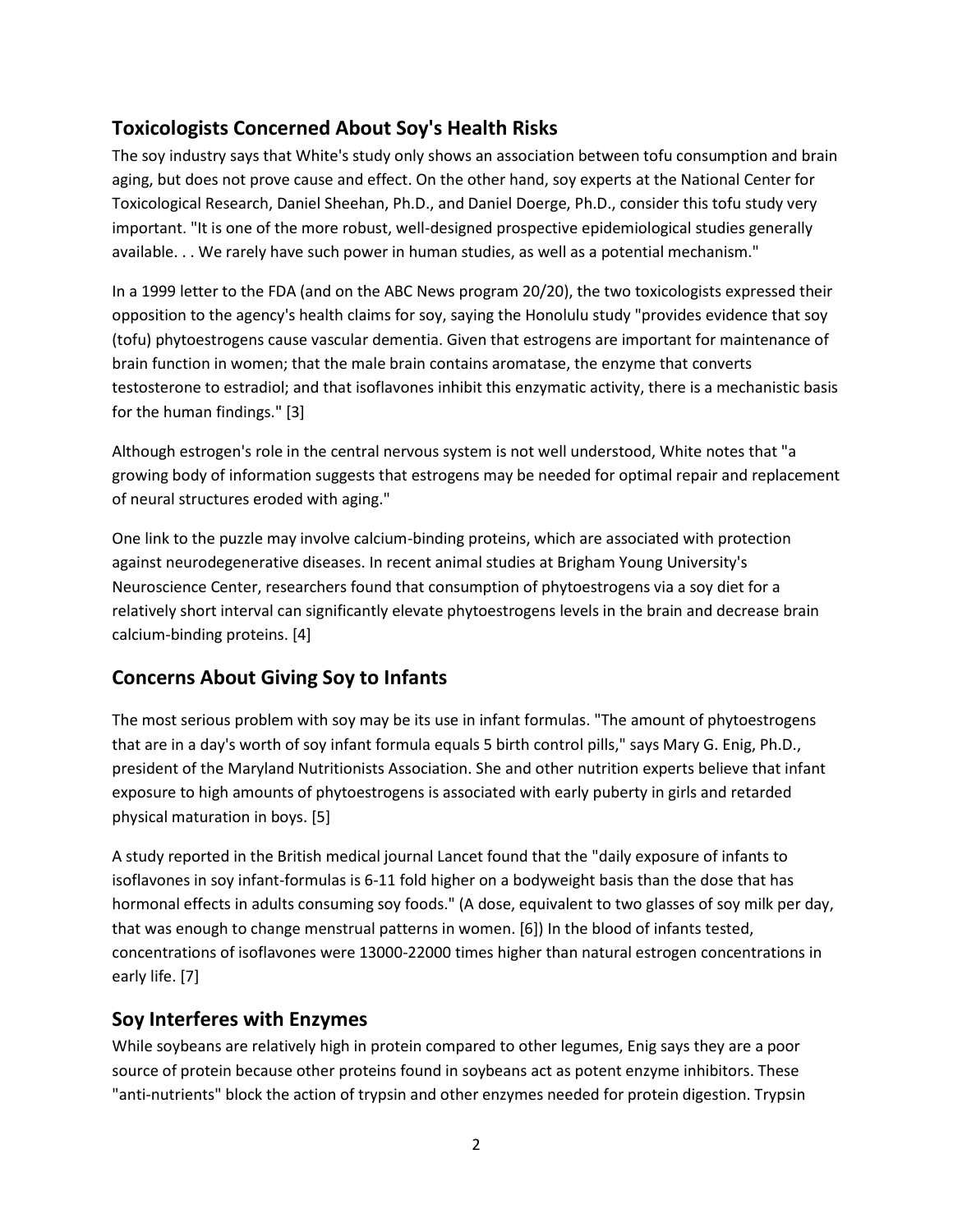inhibitors are large, tightly folded proteins that are not completely deactivated during ordinary cooking and can reduce protein digestion. Therefore, soy consumption may lead to chronic deficiencies in amino acid uptake. [8]

Soy's ability to interfere with enzymes and amino acids may have direct consequence for the brain. As White and his colleagues suggest, "isoflavones in tofu and other soyfoods might exert their influence through interference with tyrosine kinase-dependent mechanisms required for optimal hippocampal function, structure and plasticity." [2]

High amounts of protein tyrosine kinases are found in the hippocampus, a brain region involved with learning and memory. One of soy's primary isoflavones, genistein, has been shown to inhibit tyrosine kinase in the hippocampus, where it blocked "long-term potentiation," a mechanism of memory formation. [9]

#### **Tyrosine, Dopamine, and Parkinson's Disease**

The brain uses the amino acids tyrosine or phenylalanine to synthesize the key neurotransmitters dopamine and norepinephrine, brain chemicals that promote alertness and activity. Dopamine is crucial to fine muscle coordination. People whose hands tremble from Parkinson's disease have a diminished ability to synthesize dopamine. An increased incidence of depression and other mood disorders are associated with low levels of dopamine and norepinephrine. Also, the current scientific consensus on attention-deficit disorder points to a dopamine imbalance.

Soy has been shown to affect tyrosine hydroxylase activity in animals, causing the utilization rate of dopamine to be "profoundly disturbed." When soy lecithin supplements were given throughout perinatal development, they reduced activity in the cerebral cortex and "altered synaptic characteristics in a manner consistent with disturbances in neural function." [10]

Researchers at Sweden's Karolinska Institute at the National Institutes of Health and are finding a connection between tyrosine hydroxylase activity, thyroid hormone receptors, and depleted dopamine levels in the brain -- particularly in the substantia nigra, a region associated with the movement difficulties characteristic of Parkinson's disease. [11-13]

### **Soy Affects the Brain via the Thyroid Gland**

Tyrosine is crucial to the brain in another way. It's needed for the body to make active thyroid hormones, which are a major physiological regulator of mammalian brain development. By affecting the rate of cell differentiation and gene expression, thyroid hormones regulate the growth and migration of neurons, including synaptic development and myelin formation in specific brain regions. Low blood levels of tyrosine are associated with an underactive thyroid gland.

Scientists have known for years that isoflavones in soy products can depress thyroid function, causing goiter (enlarged thyroid gland) and autoimmune thyroid disease. In the early 1960s, goiter and hypothyroidism were reported in infants fed soybean diets. [14] Scientists at the National Center for Toxicological Research showed that the soy isoflavones genistein and daidzein "inhibit thyroid peroxidase-catalyzed reactions essential to thyroid hormone synthesis." [15]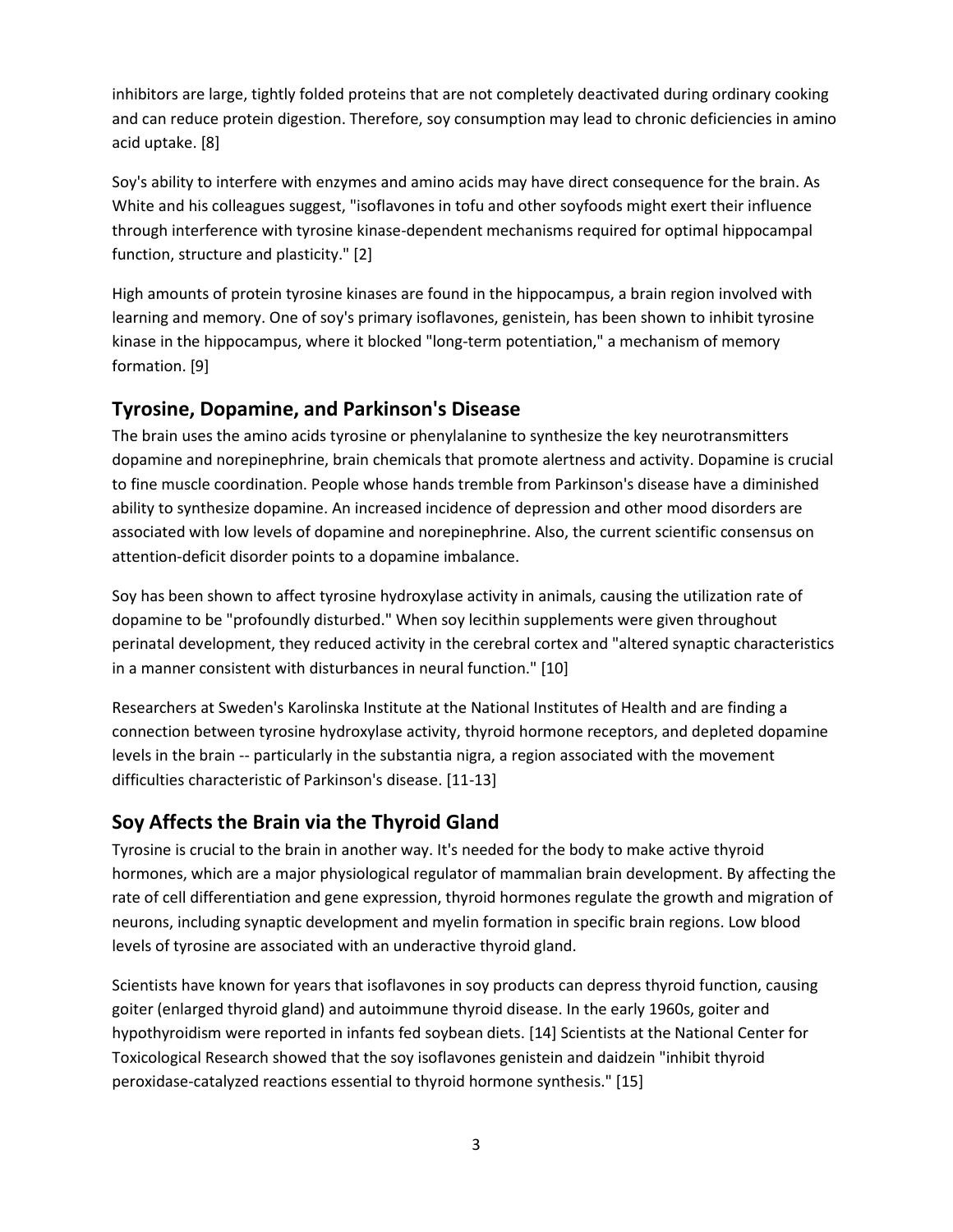Japanese researchers studied effects on the thyroid from soybeans administered to healthy subjects. They reported that consumption of as little as 30 grams (two tablespoons) of soybeans per day for only one month resulted in a significant increase in thyroid stimulating hormone (TSH), which is produced by the brain's pituitary gland when thyroid hormones are too low. Their findings suggested that "excessive soybean ingestion for a certain duration might suppress thyroid function and cause goiters in healthy people, especially elderly subjects." [16]

### **Thyroid Hormones and Fetal Brain Development**

Thyroid alterations are among the most frequently encountered autoimmune conditions in children. Researchers at Cornell University Medical College showed that the "frequency of feedings with soybased milk formulas in early life was significantly higher in children with autoimmune thyroid disease." [17] In a previous study, they found that twice as many diabetic children had received soy formula in infancy as compared to non-diabetic children. [18]

Recognizing the risk, Swiss health authorities recommend "very restrictive use" of soy for babies. In England and Australia, public health agencies tell parents to first seek advice from a doctor before giving their infants soy formula. The New Zealand Ministry of Health recommends that "Soy formula should only be used under the direction of a health professional for specific medical indications. . . Clinicians who are treating children with a soy-based infant formula for medical conditions should be aware of the potential interaction between soy infant formula and thyroid function." [19]

Thyroid hormones exert their influence during discrete windows of time. Inappropriate hormone levels can have a devastating effect on the developing human brain, especially during the first 12 weeks of pregnancy when the fetus depends on the mother's thyroid hormones for brain development. After that, both maternal and fetal thyroid hormone levels affect the central nervous system.

A 1999 study published in the New England Journal of Medicine showed that pregnant women with underactive thyroids were four times more likely to have children with low IQs if the disorder is left untreated. The study found that 19% of the children born to mothers with thyroid deficiency had IQ scores of 85 or lower, compared with only 5% of those born to mothers without such problems. [20]

# **Thyroid, Brain, and Environmental Toxins**

Children exposed prenatally and during infancy to common environmental toxins like dioxin and polychlorinated biphenyls (PCBs) can suffer behavioral, learning, and memory problems because these chemicals may be disrupting the normal action of thyroid hormone. [21]

Combinations of insecticides, weed killers, and artificial fertilizers -- even at low levels -- have measurable detrimental effects on thyroid and other hormones as well as on the brain. [24] EPA scientists now want to upgrade the commonly used herbicide, atrazine, to a "likely carcinogen." In animal tests, atrazine attaches to sites on the hypothalamus, a crucial brain region involved with regulating levels of stress and sex hormones. [25]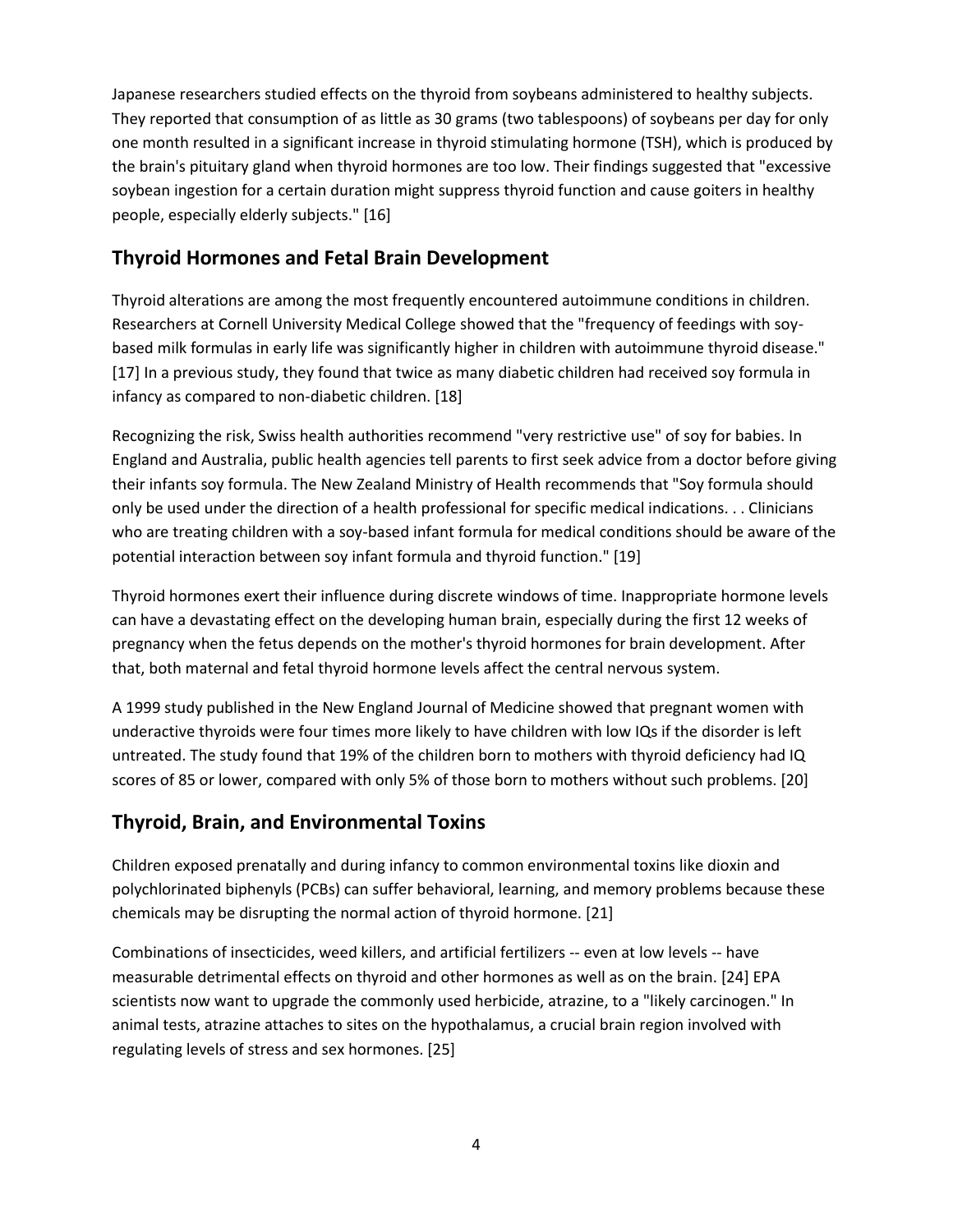Individuals newly diagnosed with Parkinson's disease were more than twice as likely to have been exposed to insecticides in their home, compared to those without the disease. [26]

Soy formulas for infants can contain other neurotoxins: aluminum, cadmium, and fluoride. Studies found that aluminum concentrations in soy-based formulas were a 100-fold greater compared to human breast milk, while cadmium content was 8-15 times higher than in milk-based formulas. In an Australian study, the fluoride content of soy-based formulas ranged from 1.08 to 2.86 parts per million. The authors concluded that "prolonged consumption (beyond 12 months of age) of infant formula reconstituted with optimally-fluoridated water could result in excessive amounts of fluoride being ingested." A study of Connecticut children revealed that mild-to-moderate fluorosis was strongly associated with soy-based infant formula use. [27-30]

In May 2000, Boston Physicians for Social Responsibility released their report, "The Toxic Threats to Child Development." In the section on neurotoxins, they concluded: "Studies in animals and human populations suggest that fluoride exposure, at levels that are experienced by a significant proportion of the population whose drinking water is fluoridated, may have adverse impacts on the developing brain." [31]

#### **Iodine vs. Fluorine**

The thyroid gland uses tyrosine and the natural element iodine to make thyroxine (T4), a thyroid hormone containing four iodine atoms. The other, much more biologically active thyroid hormone is triiodothyronine (T3), which has three iodine atoms. Lack of dietary iodine has long been identified as the problem in diminished thyroid hormone synthesis.

According to the International Council for the Control of Iodine Deficiency Disorders: "Iodine deficiency has been called the world's major cause of preventable mental retardation. Its severity can vary from mild intellectual blunting to frank cretinism, a condition that includes gross mental retardation, deaf mutism, short stature, and various other defects. . . The damage to the developing brain results in individuals poorly equipped to fight disease, learn, work effectively, or reproduce satisfactorily."

This crucial role of iodine is another reason why the thyroid gland is especially vulnerable today. Canadian researcher Andreas Schuld has documented more than 100 studies during the last 70 years that demonstrate adverse effects of fluoride on the thyroid gland. [32] Schuld says, "Fluorine, being the strongest in the group of halogens, will seriously interfere with iodine and iodine synthesis, forcing more urinary elimination of ingested iodine as fluoride ingestion or absorption increases."

Fluorides were actually used in the past, specifically to reduce thyroid function. In the 1930s through to the 1960s fluorides at 0.9mg to 4.5mg/day were given as effective anti-thyroid medication to hyperthyroid patients." [33] Russian researchers in the 1980s concluded that prolonged consumption of drinking water with a raised fluorine content was a risk factor of more rapid development of thyroid pathology. [34]

A major source of fluoride exposure in the United States is fluoridated drinking water -- including foods and drinks manufactured and processed with this treated water. (Only about 5% of the world's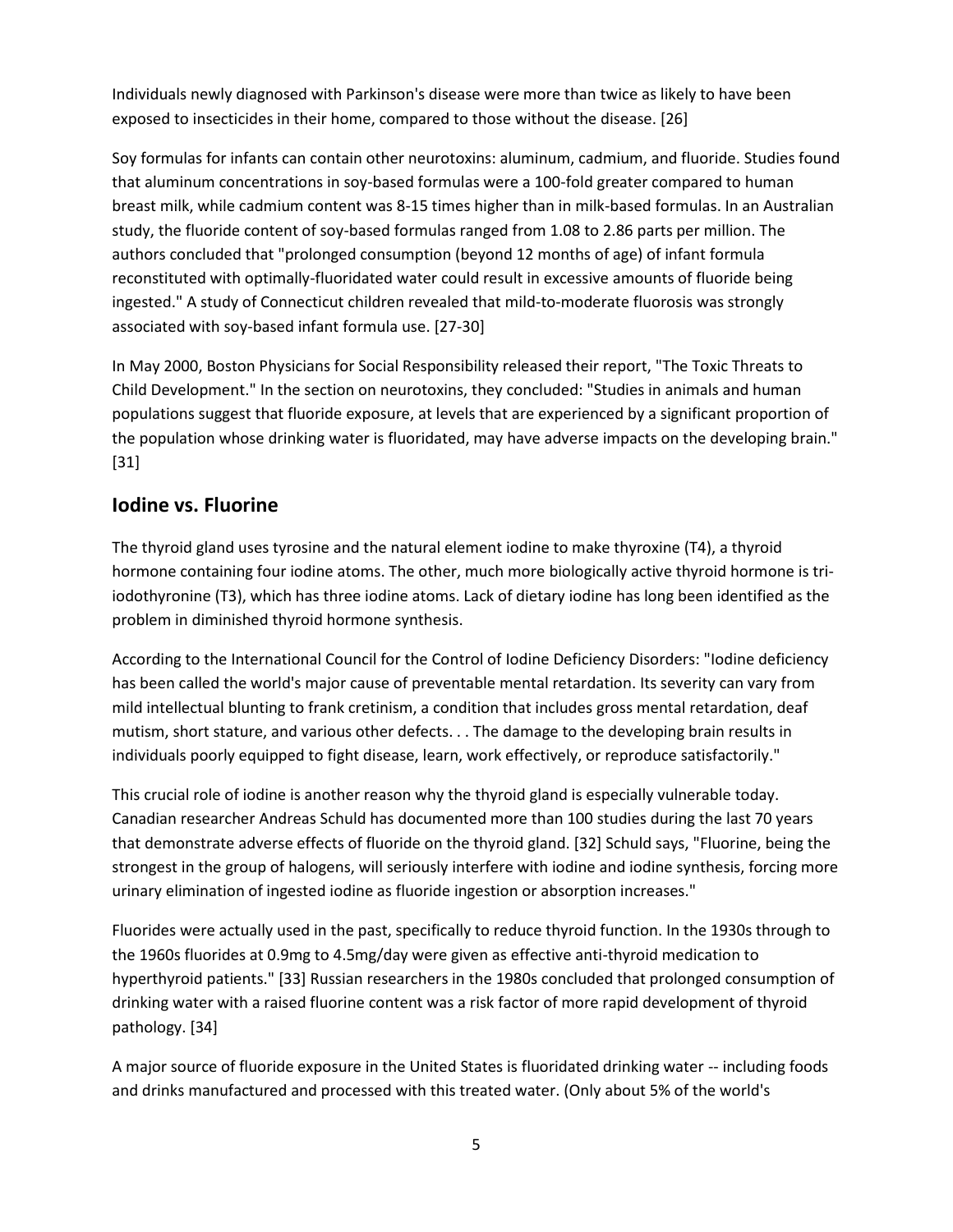population is fluoridated, and more than half live in North America. 99% of western continental Europe has rejected, banned, or stopped the addition of fluoride compounds to their drinking water. [35]) Also, approximately 45 million pounds of hydrogen fluoride are released from U.S. coal-fired plants every year into the environment.

# **Soy Phytates Inhibit Zinc Absorption**

Another way that soybeans may affect brain function is because of their phytic acid content. Phytic acid is an organic acid present in the outer portion of all seeds. Also known as phytates, they block the uptake of essential minerals in the intestinal tract: calcium, magnesium, iron, and especially zinc. According to research cited by the Weston A. Price Foundation, soybeans have very high levels of a form of phytic acid that is particularly difficult to neutralize -- and which interferes with zinc absorption more completely than with other minerals.

The soy industry acknowledges the problem, noting that "one-half cup of cooked soybeans contains one mg of zinc. However, zinc is poorly absorbed from soyfoods." As for iron, "both phytate and soy protein reduce iron absorption so that the iron in soyfoods is generally poorly absorbed." [36]

Nutritionist Sally Fallon, author of Nourishing Traditions: The Cookbook that Challenges Politically Correct Nutrition and the Diet Dictocrats, says that as early as 1967, researchers testing soy formula found that it caused negative zinc balance in every infant to whom it was given. Even when the diets were additionally supplemented with zinc, there was a strong correlation between phytate content in formula and poor growth. She warns that "a reduced rate of growth is especially serious in the infant as it causes a delay in the accumulation of lipids in the myelin, and hence jeopardizes the development of the brain and nervous system."

# **Zinc and the Brain**

Relatively high levels of zinc are found in the brain, especially the hippocampus. Zinc plays an important role in the transmission of the nerve impulse between brain cells. Deficiency of zinc during pregnancy and lactation has been shown to be related to many congenital abnormalities of the nervous system in offspring. In children, "insufficient levels of zinc have been associated with lowered learning ability, apathy, lethargy, and mental retardation." [37]

The USDA references a study of 372 Chinese school children with very low levels of zinc in their bodies. The children who received zinc supplements had the most improved performance -- especially in perception, memory, reasoning, and psychomotor skills such as eye-hand coordination. Three earlier studies with adults also showed that changes in zinc intake affected cognitive function. [38]

New research has identified a specific contingent of neurons, called "zinc-containing" neurons, which are found almost exclusively in the forebrain, where in mammals they have evolved into a "complex and elaborate associational network that interconnects most of the cerebral cortices and limbic structures." This suggests the importance of zinc in the normal and pathological processes of the cerebral cortex. [39] Furthermore, age-related tissue zinc deficiency may contribute to brain cell death in Alzheimer's dementia. [40]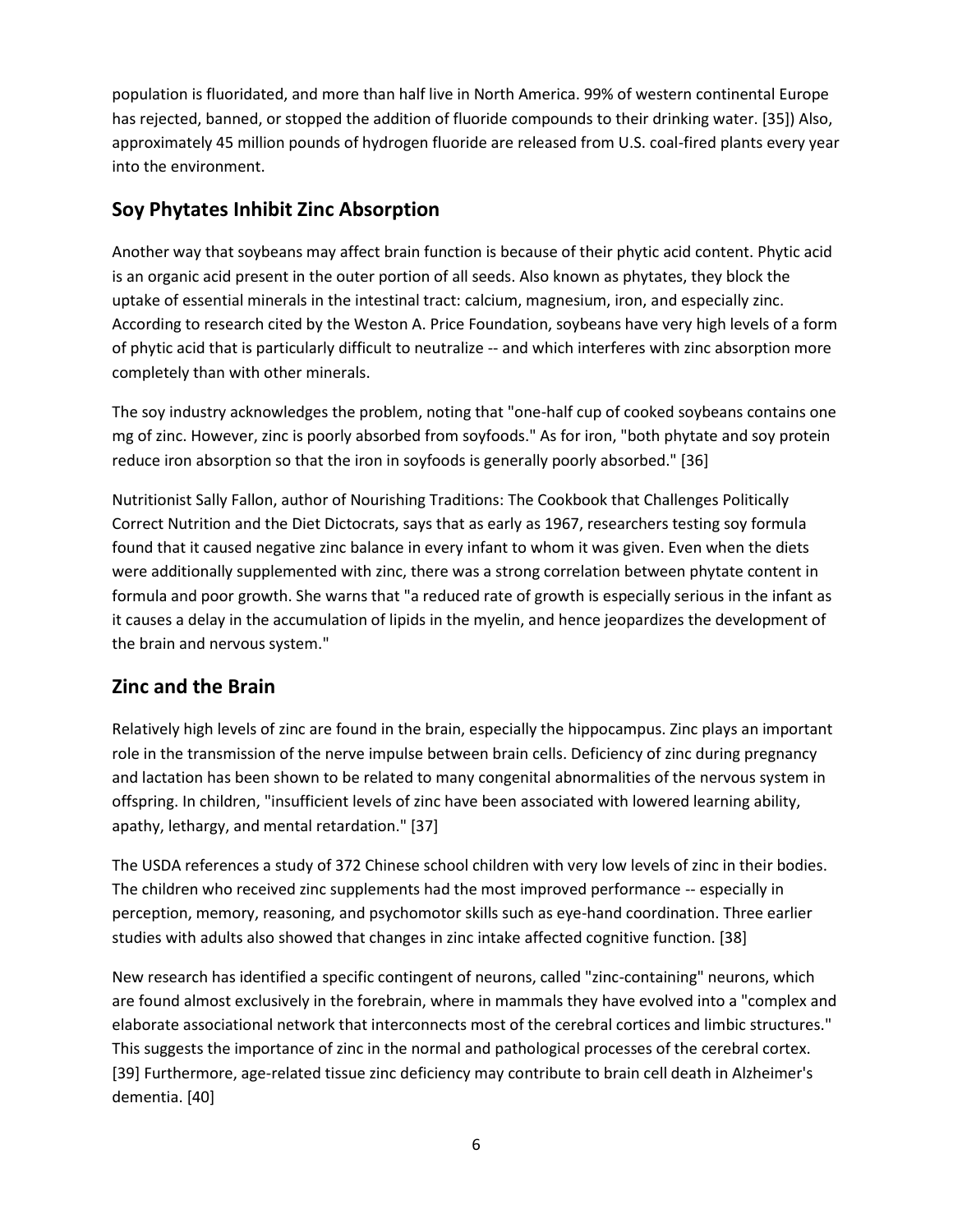# **Safe Soy**

To produce soy milk, the beans are first soaked in an alkaline solution, then heated to about 115 degrees C in order to remove as much of the trypsin inhibitors as possible. Fallon says this method destroys most, but not all of the anti-nutrients, however it has the "unhappy side effect of so denaturing the proteins that they become very difficult to digest and much reduced in effectiveness." Furthermore, phytates remain in soy milk to block the uptake of essential minerals.

Only a long period of fermentation will significantly reduce the phytate content of soybeans, as well as the trypsin inhibitors that interfere with enzymes and amino acids. Therefore, fermented soy products such as tempeh and miso (not tofu) provide nourishment that is easily assimilated.

#### **Links to Further Information:**

Soy Online Service (http://www.soyonlineservice.co.nz/) Weston A. Price Foundation (http://www.westonaprice.org/)

### References

1. White LR, Petrovich H, Ross GW, Masaki KH, Association of mid-life consumption of tofu with late life cognitive impairment and dementia: the Honolulu-Asia Aging Study. Fifth International Conference on Alzheimer's Disease, #487, 27 July 1996, Osaka, Japan.

2. White LR, Petrovitch H, Ross GW, Masaki KH, Hardman J, Nelson J, Davis D, Markesbery W, Brain aging and midlife tofu consumption. J Am Coll Nutr 2000 Apr;19(2):242-55.

3. Doerge and Sheehan, Letter to the FDA, Feb 18, 1999.

4. Lephart ED, Thompson JM, Setchell KD, Adlercreutz H, Weber KS, Phytoestrogens decrease brain calciumbinding proteins... Brain Res 2000 Mar 17;859(1):123-31.

5. Soy Infant Formula Could Be Harmful to Infants: Groups Want it Pulled. Nutrition Week, Dec 10, 1999;29(46):1- 2.

6. Cassidy A, Bingham S, Setchell KD, Biological effects of a diet of soy protein rich in isoflavones on the menstrual cycle of premenopausal women. Am J Clin Nutr 1994 Sep;60(3):333-40.

7. Setchell KD, Zimmer-Nechemias L, Cai J, Heubi JE, Exposure of infants to phyto-oestrogens from soy-based infant formula. Lancet 1997 Jul 5;350(9070):23-27.

8. Enig MG, Fallon SA, Tragedy and Hype, The Third International Soy Symposium. Nexus Magazine Vol 7, No 3, April-May 2000.

9. O'Dell TJ, Kandel ER, Grant SG, Long-term potentiation in the hippocampus is blocked by tyrosine kinase inhibitors. Nature 1991 Oct 10 353:6344 558-60.

10. Bell JM, Whitmore WL, Cowdery T, Slotkin TA, Perinatal dietary supplementation with a soy lecithin preparation: effects on development of central catecholaminergic neurotransmitter systems. Brain Res Bull 1986 Aug;17(2):189-95.

11. Zetterstrom RH, Williams R, Perlmann T, Olson L, Cellular expression of the immediate early transcription factors Nurr1 and NGFI-B suggests a gene regulatory role in several brain regions including the nigrostriatal dopamine system. Brain Res Mol Brain Res 1996 Sep 5;41(1-2):111-20.

12. Castillo SO, Baffi JS, Palkovits M, Goldstein DS, Kopin IJ, Witta J, Magnuson MA, Nikodem VM, Dopamine biosynthesis is selectively abolished in substantia nigra... Mol Cell Neurosci 1998 May;11(1-2):36-46.

13. Baffi JS, Palkovits M, Castillo SO, Mezey E, Nikodem VM, Differential expression of tyrosine hydroxylase in